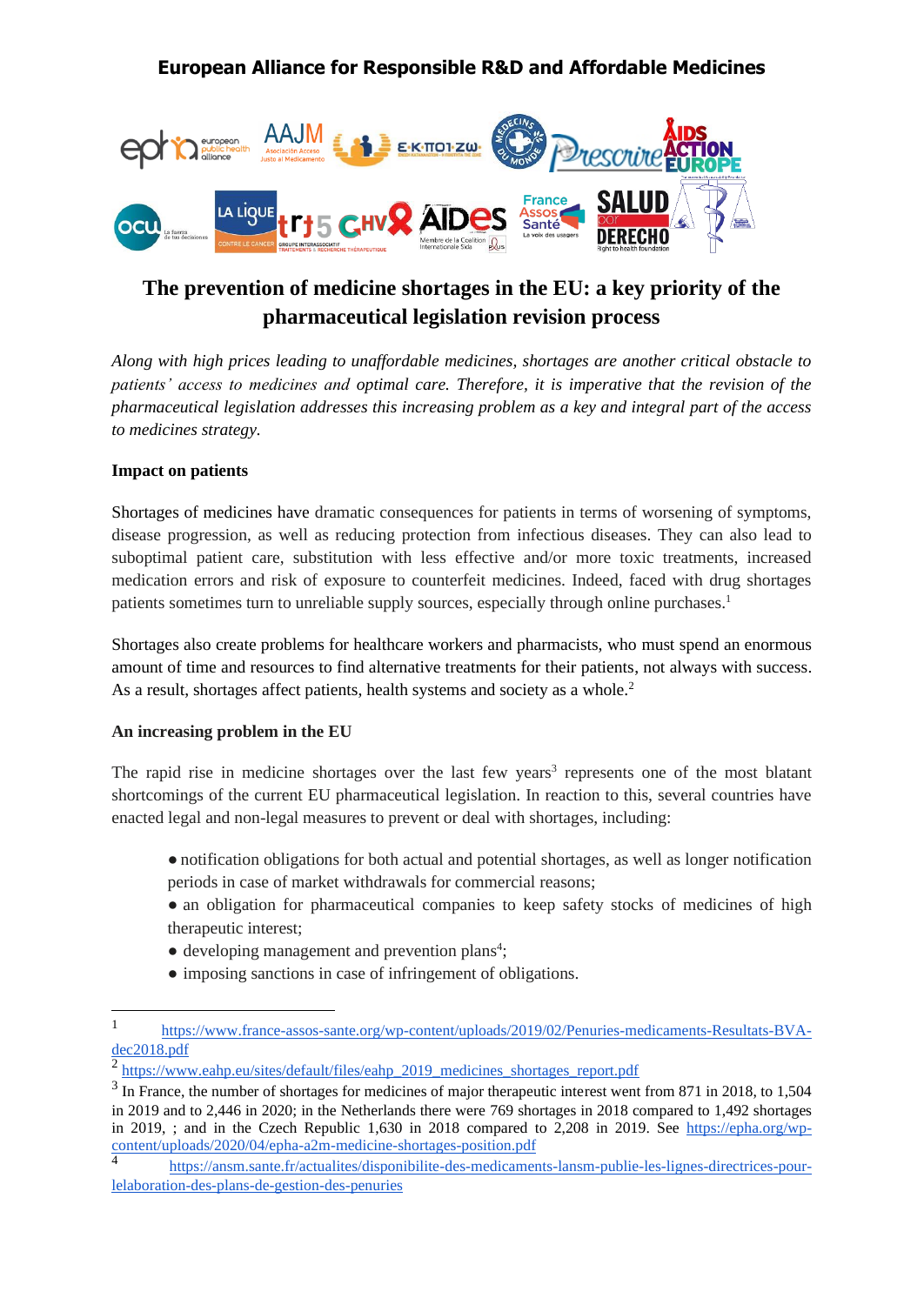However, fragmented national rules and initiatives have not been able to prevent the huge increase in medicine shortages in the EU. A pan-European approach, embedded in the revised pharmaceutical legislation, has much to offer in this area.

Incentives for the relocation of raw materials, active pharmaceutical ingredients (API), or drug manufacturing are also being discussed at the EU level as a possible measure to reinforce the supply chain.

### **EU initiatives so far**

The COVID-19 pandemic provided an additional impetus for setting the basis for an EU management of shortages, especially with:

- The adoption of the European Parliament Report on the shortage of medicines<sup>5</sup>.
- The publication of the study<sup>6</sup>, commissioned by the European Commission, to support the design of policies to address shortages of medicines in the EU.
- The extension of the mandate of the European Medicines Agency, which allows the Agency to monitor and mitigate shortages of medicines and medical devices during major events and public health emergencies<sup>7</sup>.
- $\bullet$  The structured dialogue<sup>8</sup> on security of medicines supply.

While the structured dialogue - chiefly coordinated by pharma companies and pharma associations blatantly failed to represent the full range of stakeholder' views, the regulation on the extension of EMA's mandate includes the participation of patients and healthcare professionals in the Executive Steering Group on Shortages and Safety of Medicinal Products (MSSG). **We welcome this approach that we consider essential for ensuring equitable access to medicines across the European Union, and we hope that forthcoming proposals and initiatives will continue to strengthen the meaningful participation of patients and healthcare professionals in the prevention and management of shortages.**

### **European Alliance recommendations for the revision of the EU pharmaceutical legislation on medicine shortages**

*The EU needs a bold patient-centered policy on the prevention and management of medicine shortages based on public health considerations and making the pharmaceutical industry accountable for the fulfillment of its duties. The transparency of supply chains should be at the core of this policy.*

### **1. Information on medicine shortages**

<sup>5</sup> [https://www.europarl.europa.eu/doceo/document/A-9-2020-0142\\_EN.html](https://www.europarl.europa.eu/doceo/document/A-9-2020-0142_EN.html)

<sup>&</sup>lt;sup>6</sup> Future-proofing pharmaceutical legislation — study on medicine shortage[s https://op.europa.eu/en/publication](https://op.europa.eu/en/publication-detail/-/publication/1f8185d5-5325-11ec-91ac-01aa75ed71a1/)[detail/-/publication/1f8185d5-5325-11ec-91ac-01aa75ed71a1/](https://op.europa.eu/en/publication-detail/-/publication/1f8185d5-5325-11ec-91ac-01aa75ed71a1/)

 $<sup>7</sup>$  Regulation (EU) 2022/123 of the European Parliament and of the Council of 25 January 2022 on a reinforced</sup> role for the European Medicines Agency in crisis preparedness and management for medicinal products and medical device[s https://eur-lex.europa.eu/legal-content/EN/TXT/?uri=CELEX%3A32022R0123](https://eur-lex.europa.eu/legal-content/EN/TXT/?uri=CELEX%3A32022R0123)

<sup>8</sup> https://ec.europa.eu/health/medicinal-products/pharmaceutical-strategy-europe/structured-dialogue-securitymedicines-supply\_en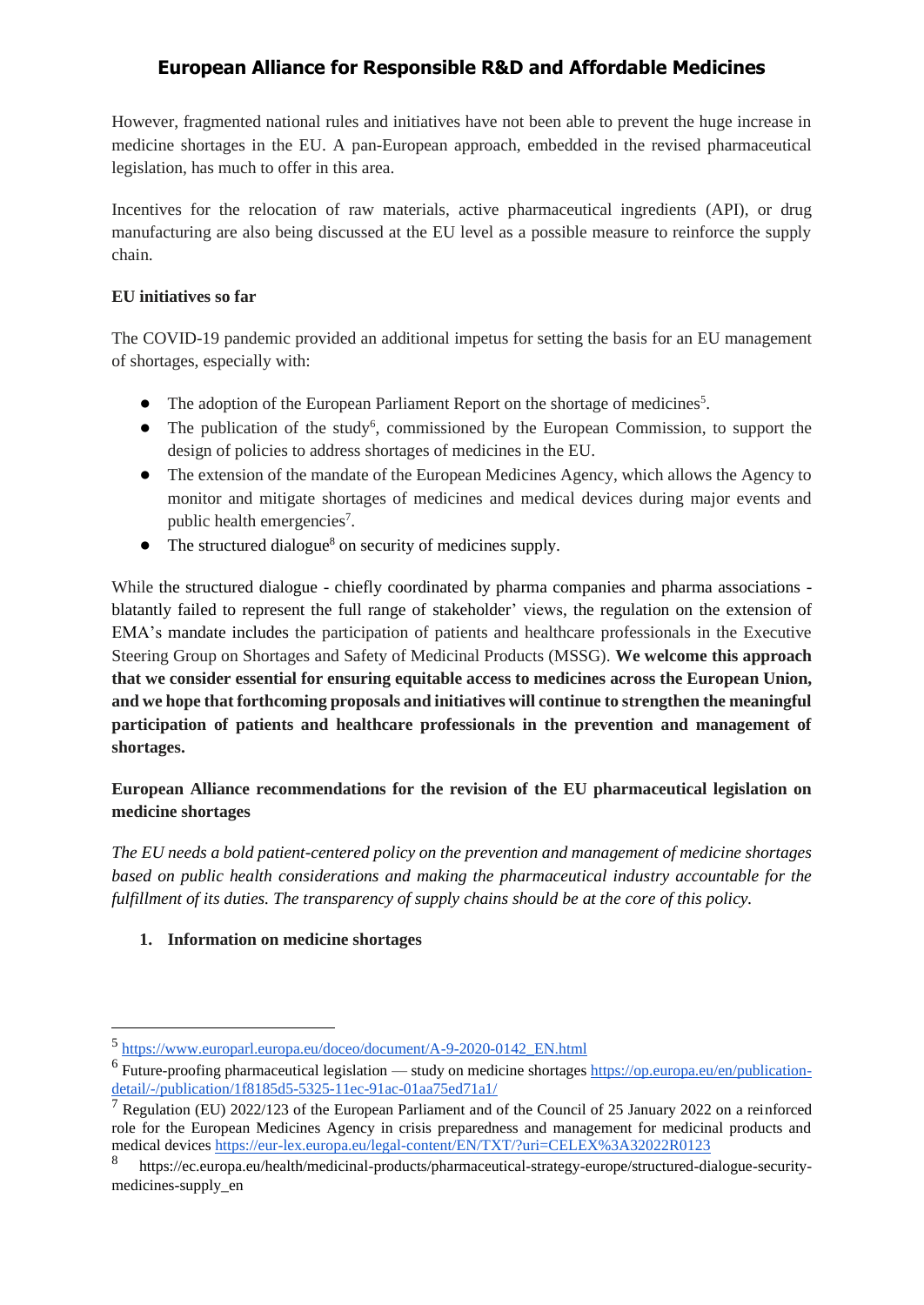- Strengthen the obligation for pharmaceutical companies to notify both unexpected shortages and shortage risks as soon as they are identified to enable the implementation of management and/or prevention measures as early as possible.
- Require a long notice period of at least one year for withdrawals due to commercial reasons.
- Establish harmonized reporting criteria for shortages and shortage risks, including detailed information on key parameters (product details, shortage causes, expected impact and duration, etc.).
- Allow patients to report shortages of medicines, as this could provide valuable information on their impacts and could further support medicine shortage management.
- Ensure effective and transparent communication on medicine shortages in the EU through a comprehensive database, which is accessible to the public. This should include information on the shortage causes and expected duration.

### **2. Prevention measures**

- Establish an independent and proactive monitoring system of stocks of medicines in the EU to help anticipate shortage risks upstream. This should include a legal obligation for pharmaceutical companies to provide transparent and regular information on their stocks, as well as effective controls from the Medicine Agencies.
- Create a legal obligation for pharmaceutical companies to prepare and submit transparent shortage prevention and management plans with the input of competent authorities, patients, and healthcare professionals.
- Introduce a legal obligation for pharmaceutical companies to maintain relevant safety stocks of medicines of major therapeutic interest at EU-level.
- Adapt the model of joint procurement used for COVID-19 vaccines to buy medicines in limited supply and distribute them fairly among Member States, improving the transparency of the negotiation process and the contractual conditions.
- Promote public production strategies whenever needed to ensure the availability of essential medicines and therapies<sup>9</sup>.

### **3. Mitigation measures and sanctions**

- Adapt the regulatory framework to give hospital pharmacists clear authority for preparing and distributing medicines of major therapeutic interest in case of shortages, including in the event of withdrawal of a product from the market for commercial reasons.
- Ensure that pharmaceutical companies comply with their legal obligations and set up dissuasive sanctions in case of non-compliance.

**Several of these proposals have been partially incorporated in the report "Future-proofing pharmaceutical legislation — study on medicine shortages", which can be used as a basis for further discussions on the legal measures to be adopted in the revised pharmaceutical legislation.**

### **Endorsing organizations**

- 1. European Public Health Alliance (EPHA)
- 2. Asociación por un Acceso Justo al Medicamento (Spain)

<sup>&</sup>lt;sup>9</sup> There are ongoing strategies in the field of advanced therapies that can serve as a reference and could be explored for other types of treatments.